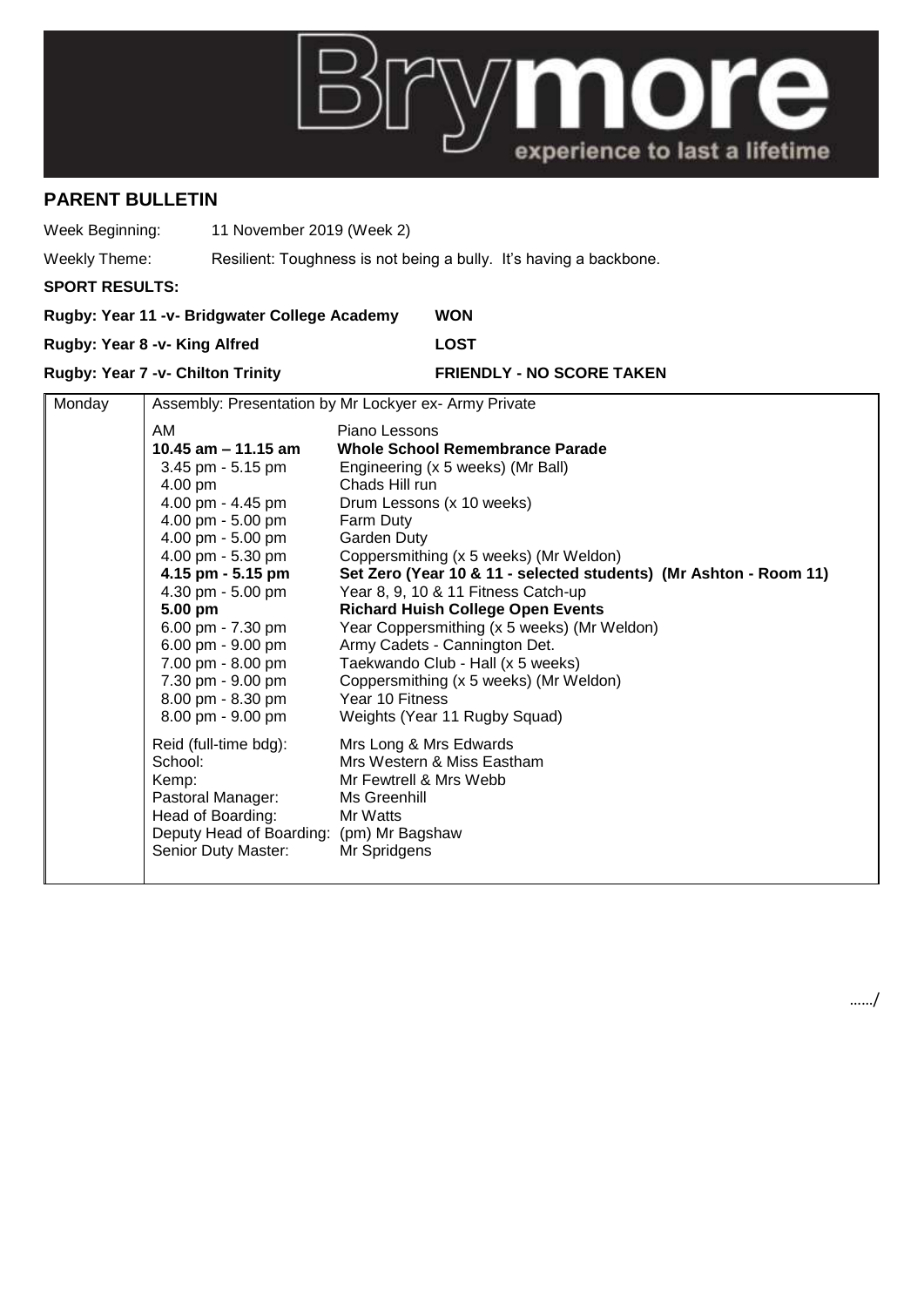| Tuesday   | Tutorial                                                      |                                                                                                                                                                                                                               |
|-----------|---------------------------------------------------------------|-------------------------------------------------------------------------------------------------------------------------------------------------------------------------------------------------------------------------------|
|           | AM<br>AM<br>1.15 pm - 1.45 pm<br>2.30 pm                      | Year 7 Horti Trip to Monkton Elm - Mr Willcocks / Miss Bradford<br>Year 7 Agri Trip to Blackmore Farm - Ms Marks / Miss Parker<br><b>School Council Meeting (Meeting Room)</b><br>Rugby County Cup: Year 9 -v- Gordano (Home) |
|           | 3.30 pm                                                       | Rugby: Year 7 -v- Bridgwater College Academy (Away)                                                                                                                                                                           |
|           | 3.45 pm - 5.15 pm<br>4.00 pm                                  | Tool Making/Engineering (x 5 weeks) (Mr Ball)<br>Chads Hill run                                                                                                                                                               |
|           | 4.00 pm - 4.45 pm                                             | Guitar/Drum Lessons (x 10 weeks)                                                                                                                                                                                              |
|           | 4.00 pm - 5.00 pm<br>4.00 pm - 5.00 pm                        | Farm Duty<br>Year 9 Rugby                                                                                                                                                                                                     |
|           | 4.00 pm - 5.30 pm                                             | Sheet Metal Work (x 5 weeks (Mr Weldon)                                                                                                                                                                                       |
|           | 4.30 pm - 5.00 pm<br>5.15 pm - 6.00 pm                        | Year 8 Fitness<br>Wood Carving (x 5 weeks) (Mr Ball)                                                                                                                                                                          |
|           | 6.00 pm - 7.30 pm                                             | Sheet Metal Work (x 5 weeks (Mr Weldon)                                                                                                                                                                                       |
|           | 6.15 pm - 7.15 pm                                             | Targeted Year 11 Higher Intervention Maths (By invite only) -<br>Room 10 (Mrs Truman)                                                                                                                                         |
|           | 7.30 pm - 9.00 pm<br>7.30 pm - 9.00 pm                        | Bee-keeping (Science Lab) (Session 2 of 5)<br>Sheet Metal Work (x 5 weeks (Mr Weldon)                                                                                                                                         |
|           | 7.30 pm - 8.15 pm                                             | Bike Track (Mrs Long)                                                                                                                                                                                                         |
|           | 7.30 pm - 8.15 pm<br>8.00 pm - 8.30 pm                        | Lego Club - Kemp House (Mrs Webb)<br>Year 11 Fitness                                                                                                                                                                          |
|           | 8.00 pm - 9.00 pm                                             | Weights (Year 10 Rugby Squad)                                                                                                                                                                                                 |
|           | Reid (full-time bdg):                                         | Mrs Long & Mrs Edwards                                                                                                                                                                                                        |
|           | School:<br>Kemp:                                              | Mrs Western & Miss Eastham<br>Mr Fewtrell & Mrs Webb                                                                                                                                                                          |
|           | Pastoral Manager:                                             | Ms Greenhill                                                                                                                                                                                                                  |
|           | Head of Boarding:<br>Deputy Head of Boarding: (pm) Mr Bagshaw | (Day) Mr Watts                                                                                                                                                                                                                |
|           | Senior Duty Master:                                           | Mr Spridgens                                                                                                                                                                                                                  |
| Wednesday | Assembly: Mr Winter                                           |                                                                                                                                                                                                                               |
|           | <b>PM</b><br>$3.00$ pm                                        | Year 8 Horti Trip to Westhay Moor - Mr Willcocks<br>Rugby: Year 11 -v- Chilton Trinity (Away)                                                                                                                                 |
|           | 3.30 pm                                                       | Rugby: Year 10 -v- Robert Blake (Home)                                                                                                                                                                                        |
|           | 3.45 pm - 5.15 pm<br>4.00 pm                                  | Archery (x 5 weeks) (Mr Ball)<br>Chads Hill run                                                                                                                                                                               |
|           | 4.00 pm - 5.00 pm                                             | Farm Duty                                                                                                                                                                                                                     |
|           | 4.00 pm - 5.00 pm<br>4.00 pm - 5.00 pm                        | Garden Duty<br>Year 7 & 8 Rugby                                                                                                                                                                                               |
|           | 4.00 pm - 5.00 pm                                             | CSI Brymore (x 5 weeks) (Miss Eastham)                                                                                                                                                                                        |
|           | 4.00 pm - 5.30 pm<br>4.30 pm                                  | Blacksmithing (x 5 weeks (Mr Weldon)<br>Guitar Lessons (x 10 weeks)                                                                                                                                                           |
|           | 4.30 pm - 5.00 pm<br>6.00 pm - 7.30 pm                        | Year 9 Fitness<br>Blacksmithing (x 5 weeks (Mr Weldon)                                                                                                                                                                        |
|           | 7.15 pm - 8.00 pm                                             | Games - Reid House (Mrs Edwards)                                                                                                                                                                                              |
|           | 7.30 pm - 8.30 pm                                             | <b>Young Farmers Club - LRC</b><br>• DVD: Foot & Mouth 2001                                                                                                                                                                   |
|           | 7.30 pm - 9.00 pm                                             | Blacksmithing (x 5 weeks (Mr Weldon)                                                                                                                                                                                          |
|           | 7.30 pm - 9.00 pm<br>7.45 pm - 8.30 pm                        | Weights (Year 10&11 Rugby Squad)<br>Athletics - MUGA (Invite Only)                                                                                                                                                            |
|           | Reid (full-time bdg):                                         | Mrs Long & Mrs Edwards                                                                                                                                                                                                        |
|           | School:                                                       | Mrs Western & Miss Eastham                                                                                                                                                                                                    |
|           | Kemp:<br>Pastoral Manager:                                    | Mr Bagshaw & Mrs Webb<br>Ms Greenhill (overnight duty)                                                                                                                                                                        |
|           | Head of Boarding:                                             | Mr Watts                                                                                                                                                                                                                      |
|           | Deputy Head of Boarding:<br>Senior Duty Master:               | (pm) Mr Bagshaw<br>Mr Spridgens                                                                                                                                                                                               |
|           |                                                               |                                                                                                                                                                                                                               |

……/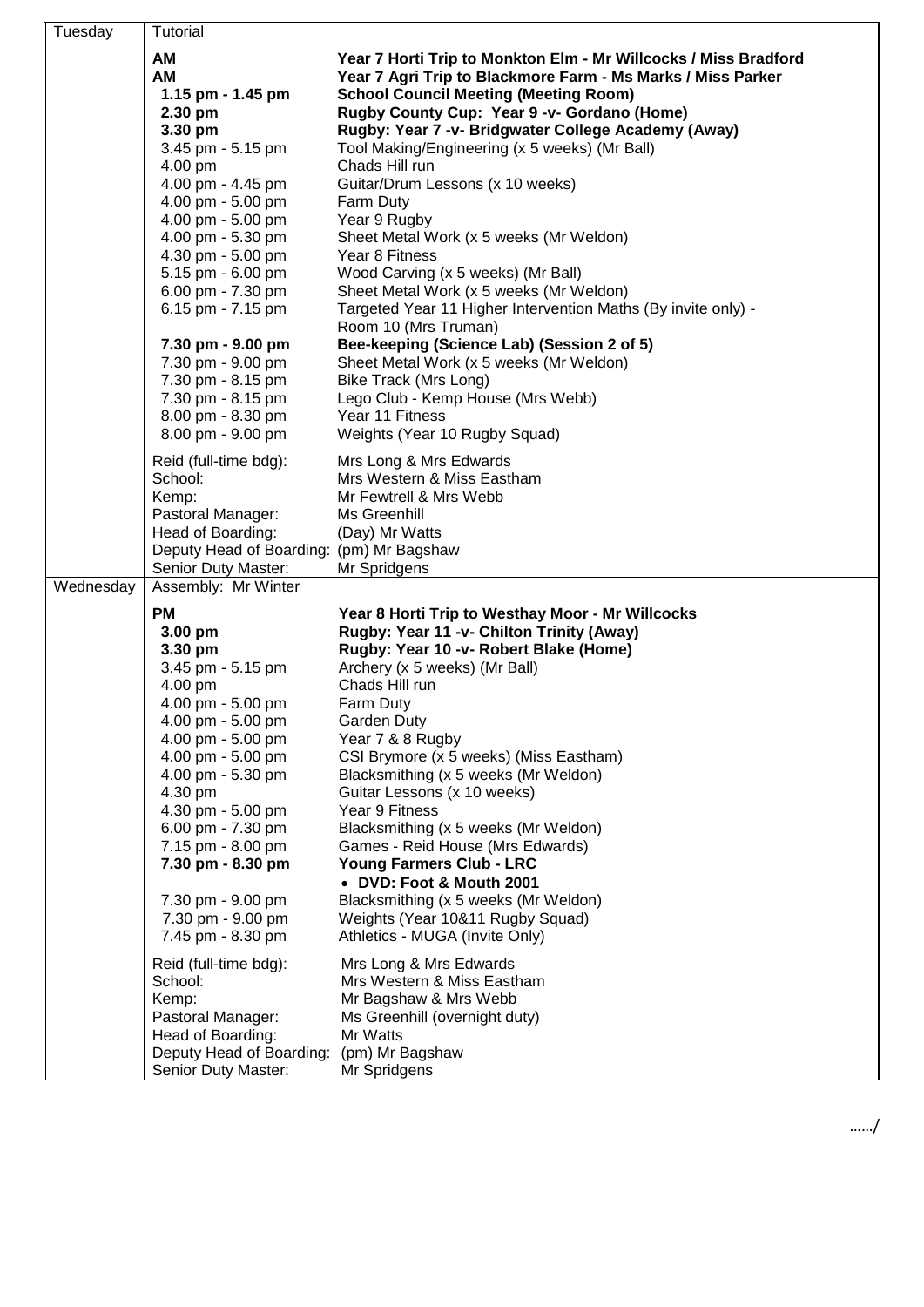| Thursday | Tutorial                                                                                                                                                                                                                                                                                                                                                 |                                                                                                                                                                                                                                                                                                                                                                                                                                                                                                                                                                                                                                  |  |
|----------|----------------------------------------------------------------------------------------------------------------------------------------------------------------------------------------------------------------------------------------------------------------------------------------------------------------------------------------------------------|----------------------------------------------------------------------------------------------------------------------------------------------------------------------------------------------------------------------------------------------------------------------------------------------------------------------------------------------------------------------------------------------------------------------------------------------------------------------------------------------------------------------------------------------------------------------------------------------------------------------------------|--|
|          | <b>CAKE SALE FOR CHILDREN IN NEED @ BREAK-TIME -</b><br><b>DONATIONS OF BAKED GOODS WELCOME</b>                                                                                                                                                                                                                                                          |                                                                                                                                                                                                                                                                                                                                                                                                                                                                                                                                                                                                                                  |  |
|          | 3.00 pm<br>3.45 pm - 5.00 pm<br>3.45 pm - 5.15 pm<br>4.00 pm<br>4.00 pm - 5.00 pm<br>4.00 pm - 5.00 pm<br>4.00 pm - 5.00 pm<br>4.00 pm - 5.00 pm<br>4.00 pm - 5.00 pm<br>4.15 pm - 5.00 pm<br>4.15 pm - 5.45 pm<br>6.00 pm - 7.00 pm<br>6.00 pm - 9.00 pm<br>6.10 pm - 7.20 pm<br>7.30 pm - 8.00 pm<br>7.40 pm - 9.00 pm<br>8.00 pm - 9.00 pm<br>8.30 pm | Rugby: Year 9 -v- Bridgwater College Academy (Away)<br>Cooking Club (x 5 weeks (Mrs Western)<br>Woodwork (x 5 weeks (Mr Ball)<br>Chads Hill run<br>Farm Duty<br><b>Garden Duty</b><br>Year 10 & 11 Rugby<br>All Years Hockey - MUGA<br>Sewing Club (x 4 weeks) (Ms Briggs)<br>Air Hockey and PS4 Free play - School House (Miss Eastham)<br>Bike Track (Member of staff TBC)<br>Green Woodworking (x 4 weeks) (Mr Weldon)<br>Army Cadets - Canning Det<br>Year 11 Walk & Talk Maths Mock - Mr Ashton / Mrs Truman (Hall)<br>Football - MUGA<br>Circuits (Year 10 & 11 Rugby Squad)<br>Weights (Invite Only)<br>Year 7 Book Night |  |
|          | Reid (full-time bdg):<br>School:<br>Kemp:<br>Pastoral Manager:<br>Duty Master:<br>Head of Boarding:<br>Deputy Head of Boarding: (pm) Mr Bagshaw<br>Senior Duty Master:                                                                                                                                                                                   | Mrs Long & Mrs Edwards<br>Mrs Western & Miss Eastham<br>Mr Fewtrell & Mrs Webb<br>Ms Greenhill<br>Mr Ashton<br>Mr Watts<br>Mr Spridgens                                                                                                                                                                                                                                                                                                                                                                                                                                                                                          |  |
| Friday   | Assembly: Mr Thomas<br><b>CHILDREN IN NEED DAY -</b><br>Non-uniform Day with a Blue theme - Donation of £1 to wear own clothes                                                                                                                                                                                                                           |                                                                                                                                                                                                                                                                                                                                                                                                                                                                                                                                                                                                                                  |  |
|          | <b>AM</b><br>10.45 am<br>3.45 pm - 4.45 pm<br>4.00 pm<br>4.00 pm<br>4.00 pm - 5.00 pm<br>4.00 pm - 5.00 pm<br>4.00 pm - 5.00 pm<br>4.00 pm - 5.00 pm<br>6.00 pm - 9.00 pm                                                                                                                                                                                | Year 8 Horti Trip to Westhay Moor - Mr Willcocks / Miss Bradford<br>Visit by BBC Somerset Sound for CIN<br>X-Box Freeplay - Reid House<br><b>FoBSA Meeting (Meeting Room)</b><br>Chads Hill run<br>Farm Duty<br>Garden Duty<br>Weekly Pool Competition with prizes - Kemp House (Mrs Webb)<br>Leadership Team Prep<br>Timewarp Arcade, Bridgwater - £8.00 (Mr Bagshaw)                                                                                                                                                                                                                                                           |  |
|          | Reid (full-time bdg):<br>School:<br>Kemp:<br>Pastoral Manager:<br><b>Activities Tutor:</b>                                                                                                                                                                                                                                                               | Mr Bagshaw<br>(am) Mrs Western<br>(pm) Miss Eastham<br>(am) Mr Fewtrell<br>(pm) Mrs Webb<br>Ms Greenhill (on call overnight)<br>Mr Blake (on call overnight)                                                                                                                                                                                                                                                                                                                                                                                                                                                                     |  |
|          | Deputy Head of Boarding:<br>Senior Duty Master:                                                                                                                                                                                                                                                                                                          | Mr Bagshaw<br>Mr Spridgens (overnight duty)                                                                                                                                                                                                                                                                                                                                                                                                                                                                                                                                                                                      |  |
| Saturday | AM<br>4.00 pm - 9.30 pm                                                                                                                                                                                                                                                                                                                                  | Open Morning @ Bridgwater & Taunton College - Cannington Campus<br>Glastonbury Carnival (Yrs 9, 10 & 11) - £4.00 (Mr Blake)                                                                                                                                                                                                                                                                                                                                                                                                                                                                                                      |  |
|          | Reid (full-time bdg):<br><b>Weekend Support:</b><br><b>Activities Tutor:</b><br>Head of Boarding:<br>Senior Duty Master:<br>Matron:<br>SLT Member:                                                                                                                                                                                                       | Mrs Long<br>Mr Watts<br>Mr Blake<br>Mr Watts<br>Mr Spridgens<br>Matrons Phillips & Light<br>Mr Watts (on call - telephone)                                                                                                                                                                                                                                                                                                                                                                                                                                                                                                       |  |